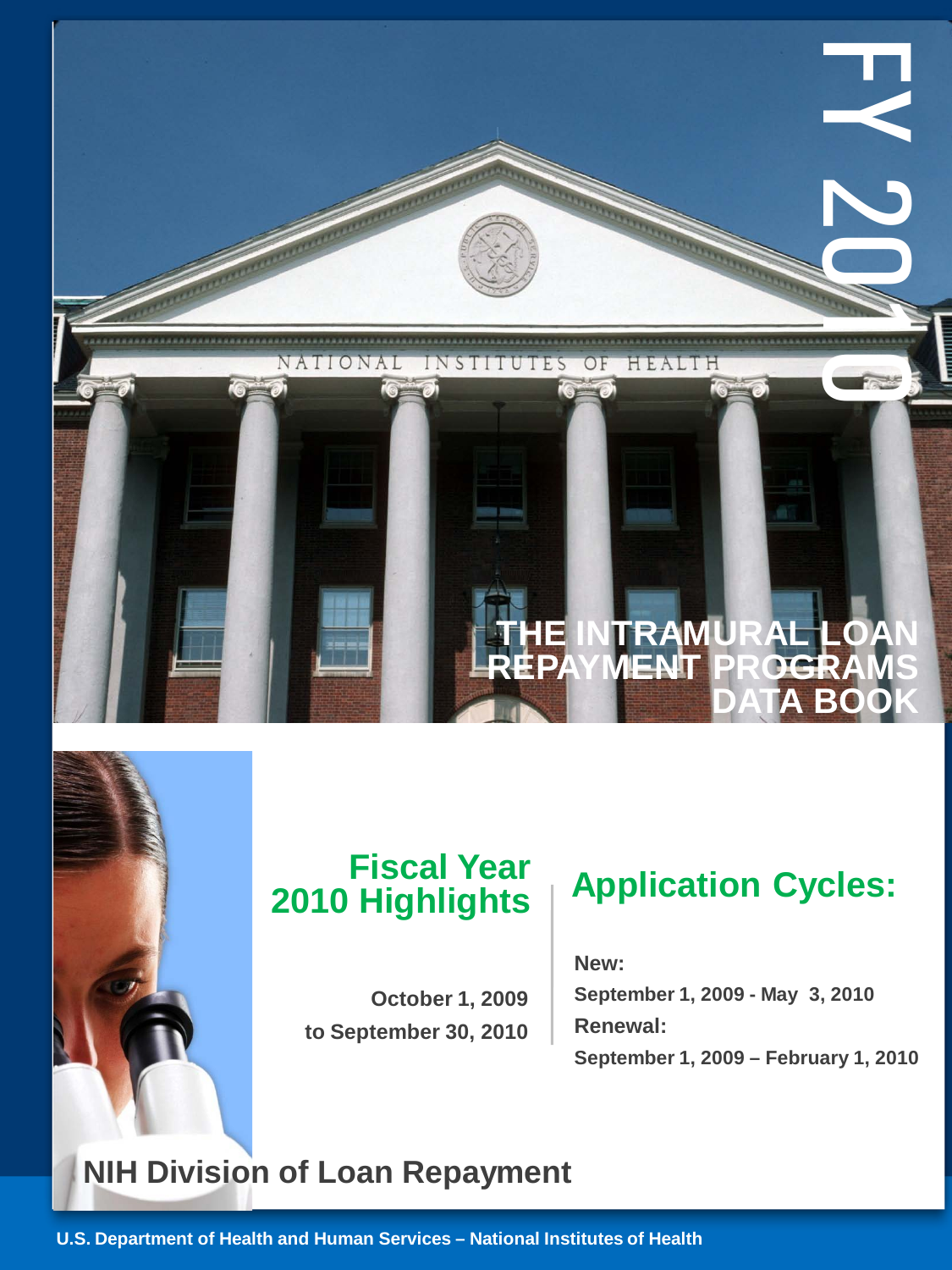#### **NIH Institutes and Centers**

#### **Institutes**

**National Cancer Institute (NCI) National Eye Institute (NEI) National Heart, Lung, and Blood Institute (NHLBI) National Human Genome Research Institute (NHGRI) National Institute on Aging (NIA) National Institute on Alcohol Abuse and Alcoholism (NIAAA) National Institute of Allergy and Infectious Diseases (NIAID) National Institute of Arthritis and Musculoskeletal and Skin Diseases (NIAMS) National Institute of Biomedical Imaging and Bioengineering (NIBIB) National Institute of Child Health and Human Development (NICHD) National Institute on Deafness and Other Communication Disorders (NIDCD) National Institute of Dental and Craniofacial Research (NIDCR) National Institute of Diabetes and Digestive and Kidney Diseases (NIDDK) National Institute on Drug Abuse (NIDA) National Institute of Environmental Health Sciences (NIEHS) National Institute of General Medical Sciences (NIGMS) National Institute of Mental Health (NIMH) National Institute of Neurological Disorders and Stroke (NINDS) National Institute of Nursing Research (NINR) National Library of Medicine (NLM)**

#### **Centers**

**John E. Fogarty International Center (FIC) National Center for Complementary and Alternative Medicine (NCCAM) National Center on Minority Health and Health Disparities (NCMHD) National Center for Research Resources (NCRR) Clinical Center (CC) Center for Information Technology (CIT)**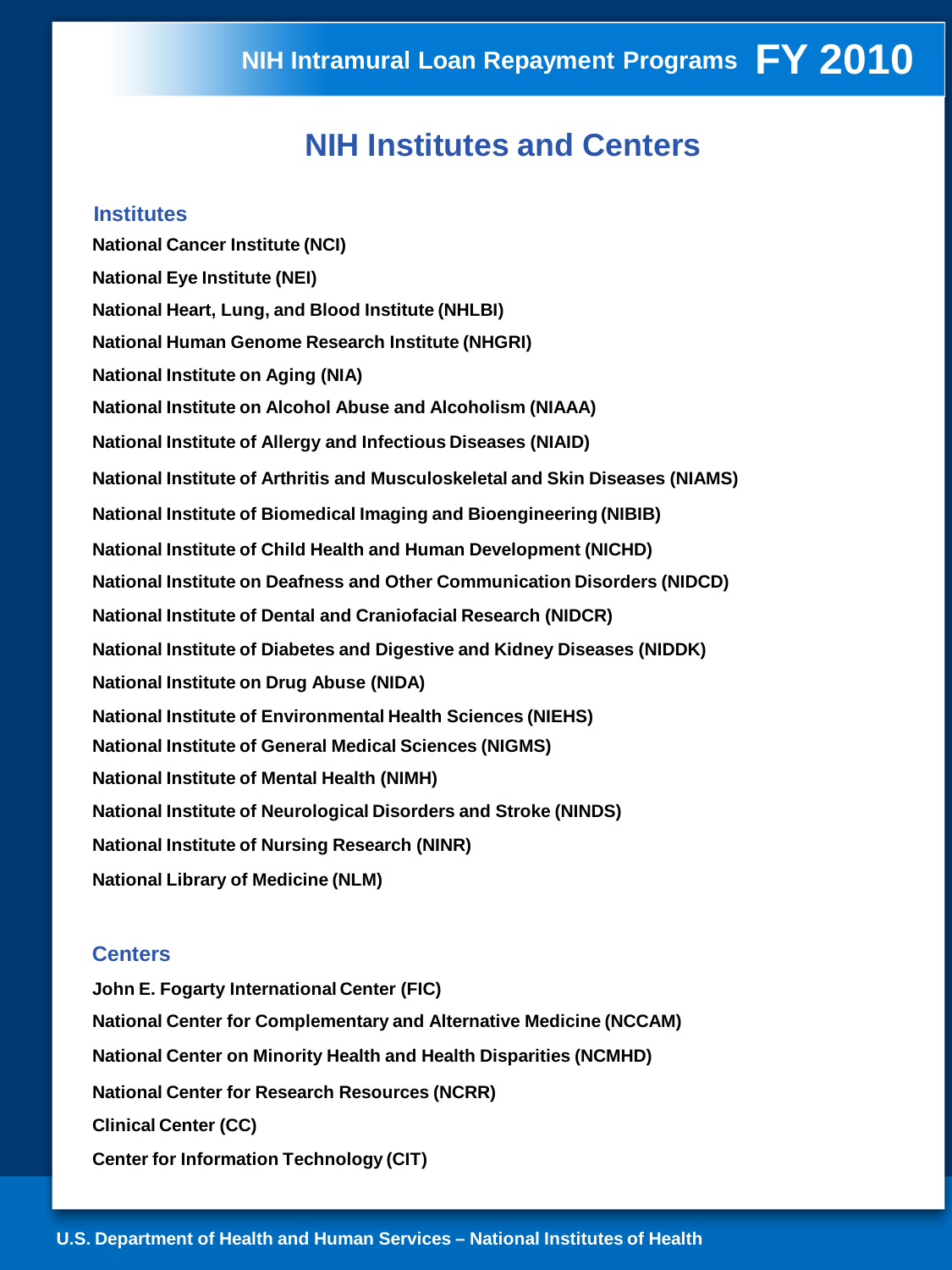#### **Table of Contents**

| The Year in Review                                                   | 1              |
|----------------------------------------------------------------------|----------------|
| The Four Intramural Loan Repayment Programs                          | $\mathbf{2}$   |
| Applications, Awards, and Success Rates by Program (New and Renewal) | 3              |
| <b>Funding by Program (New and Renewal)</b>                          | 4              |
| <b>Funding by NIH Institutes and Centers (New Awards)</b>            | 5              |
| <b>Funding by NIH Institutes and Centers (Renewal Awards)</b>        | 6              |
| Applications, Awards, and Success Rates by Post-Degree Years (New)   | $\overline{7}$ |
| <b>LRP Awards by Degree (New Awards)</b>                             | 8              |
| <b>LRP Awards by Degree (Renewal Awards)</b>                         | 9              |
| <b>Educational Debt Levels of LRP Awardees (New Awards)</b>          | 10             |
| <b>Educational Debt Levels of LRP Awardees (Renewal Awards)</b>      | 11             |
| Applications, Awards, and Success Rates by Gender                    | 12             |
| <b>Recipient Demographics by Ethnicity &amp; Race</b>                | 13             |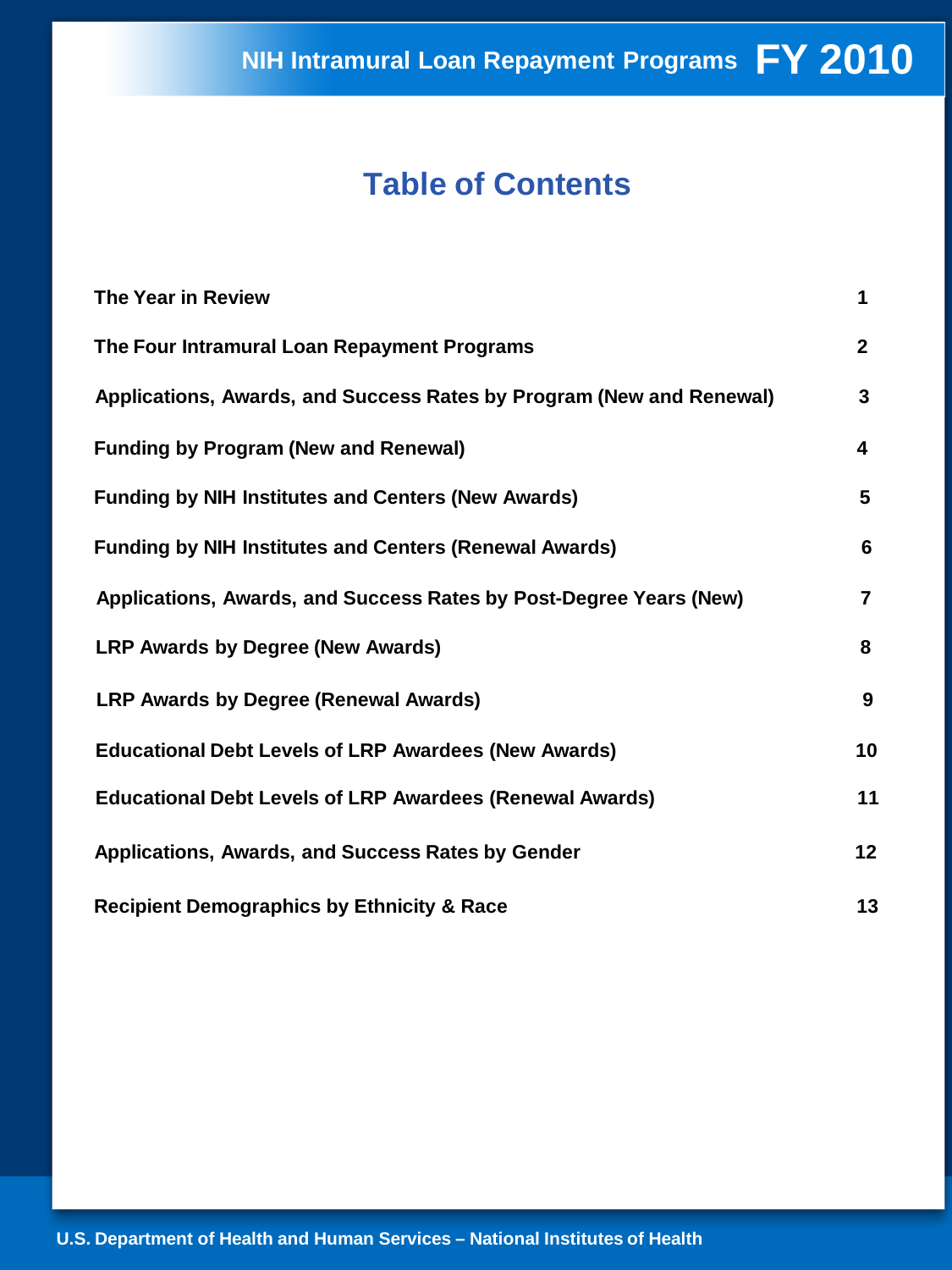### **The Year in Review**

In Fiscal Year (FY) 2010, 96 individuals applied to the Intramural Loan Repayment Programs (LRPs) in General Research, AIDS Research, Clinical Research for Individuals from Disadvantaged Backgrounds, and General Research for Accreditation Council for Graduate Medical Education (ACGME) Fellows. Of those applicants, 84 were awarded contracts totaling \$5,342,432. The combined (new and renewal applicants) success rate for the Intramural LRPs was 88 percent.

The NIH will repay up to \$35,000 per year of outstanding educational debt for the General, AIDS, and Clinical Research for Individuals from Disadvantaged Backgrounds and up to \$20,000 per year for the ACGME LRP. In return, participants must sign a contract agreeing to conduct appropriately qualified research activities as NIH employees for a minimum of two years for the AIDS and Clinical Research (Disadvantaged Background) LRPs, or three years for the General or ACGME LRPs.

The Intramural General Research LRP received 68 percent of all applications.

New applicants (those not previously funded) constituted 48 percent of all applications while renewal applicants (those previously funded) comprised 52 percent of all applicants. Success rates for new and renewal applicants were 78 and 96 percent, respectively.

The LRPs are open to health professionals with doctoral level, P.A., B.S.N. or A.D.N. degrees and varying levels of experience. Most new FY 2010 awardees are beginning their careers, with 72 percent having received their qualifying degrees within the last five years and 28 percent within the past six to ten years.

Physician doctorates (including dual physician doctorates and academic doctorates, for example, MD/PhD degrees) comprised 81 percent of the awards, while those with academic doctoral level degrees comprised 18 percent of the total awards.

Eighty-nine percent of the new awardees had educational debt greater than \$50,000, with 33 percent having debt levels greater than \$200,000. In comparison, 42 percent of the renewal awardees had educational debt greater than \$50,000, with 2 percent having debt levels greater than \$200,000.

Women received 40 of the 84 LRP awards. Black/African American applicants received 5 awards, Asians received 14 awards, and Hispanics received 5 awards.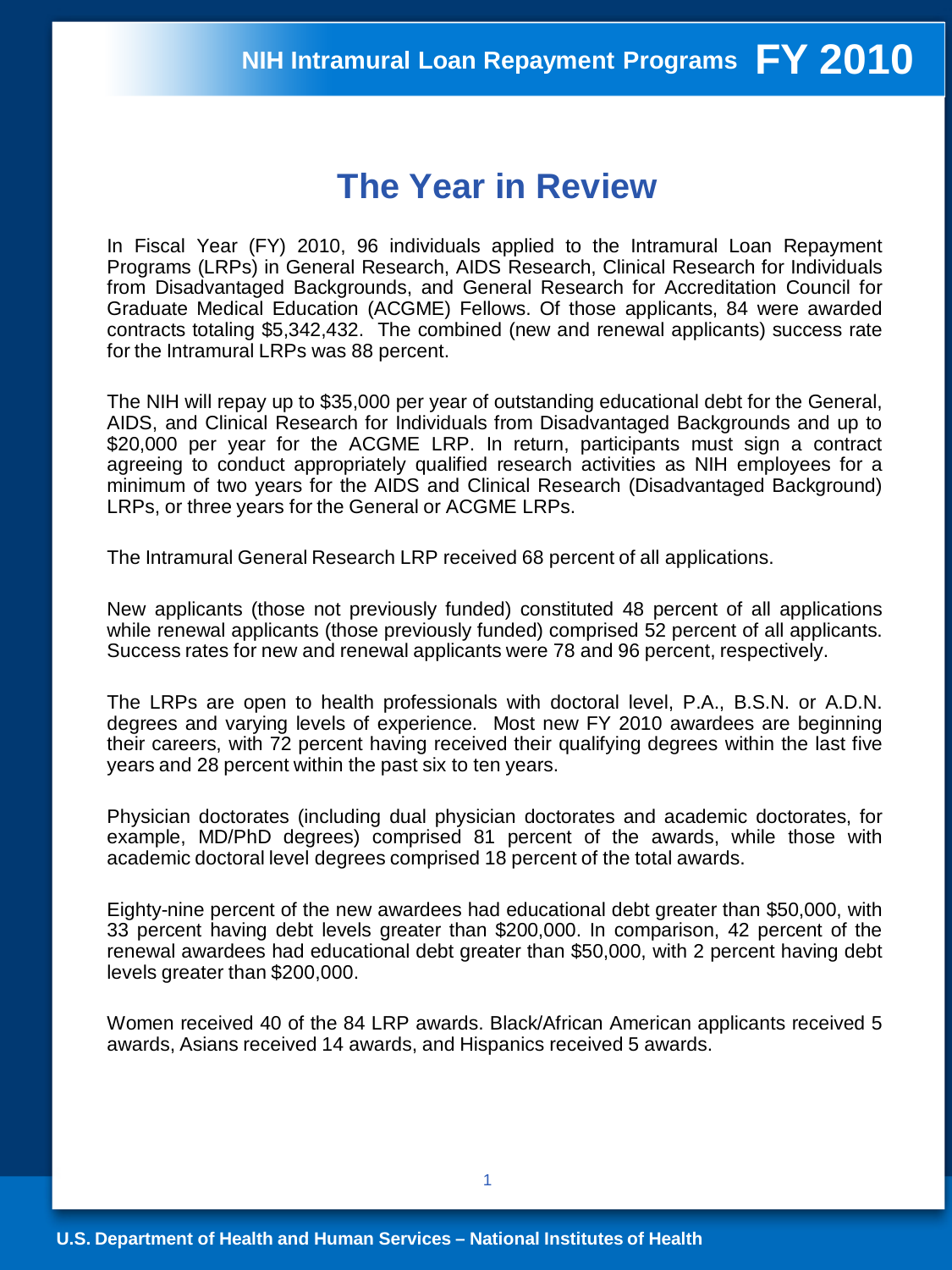#### **The Four Intramural Loan Repayment Programs**

#### **AIDS Research LRP:**

In November 1988, Public Law (P.L.) 100-607 introduced Section 487A of the Public Health Service (PHS) Act (42 USC 288-1), authorizing the National Institutes of Health (NIH) to establish a program of educational loan repayment to attract additional health professionals into Acquired Immunodeficiency Syndrome (AIDS) research. The mission of the NIH AIDS Research Loan Repayment Program (AIDS-LRP) is to attract highly qualified physicians, nurses, and scientists to HIV/AIDS research by countering the growing economic disincentives to embark on biomedical research careers, using loan repayment as an incentive.

#### **General Research LRP:**

In June 1993, P.L. 103-43 authorized Section 487C (42 USC 288-3), which established a program of educational loan repayment to attract highly qualified health professionals, particularly physicians, to conduct research at the NIH. The mission of the General Research Loan Repayment Program is to attract talented researchers to public service as employees of the NIH using loan repayment as an economic incentive to embark on biomedical research careers. Generally, those at a tenure track or above level are given priority for funding of LRP awards.

#### **General Research LRP for ACGME Fellows:**

General Research LRP for ACGME Fellows provides \$20,000 per year in loan repayment (plus tax reimbursement) and is currently available to fellows offered employment by the NIH in subspecialty and residency training programs accredited by the Accreditation Council for Graduate Medical Education (ACGME). Qualifying fellows must hold a three-year appointment.

#### **Clinical Research LRP for Individuals from Disadvantaged Background:**

Clinical research is patient-oriented research that is conducted with human subjects or research on the causes and consequences of disease in human populations involving material of human origin for which an investigator or colleague directly interacts with human subjects in an outpatient or inpatient setting to clarify a problem in human physiology; pathophysiology or disease; epidemiologic or behavioral studies; outcomes research or health services research; or developing new technologies, therapeutic interventions, or clinical trials. The NIH Clinical Research Loan Repayment Program's mission is to recruit highly qualified health professionals from disadvantaged backgrounds to serve as clinical researchers, using loan repayment as an economic incentive.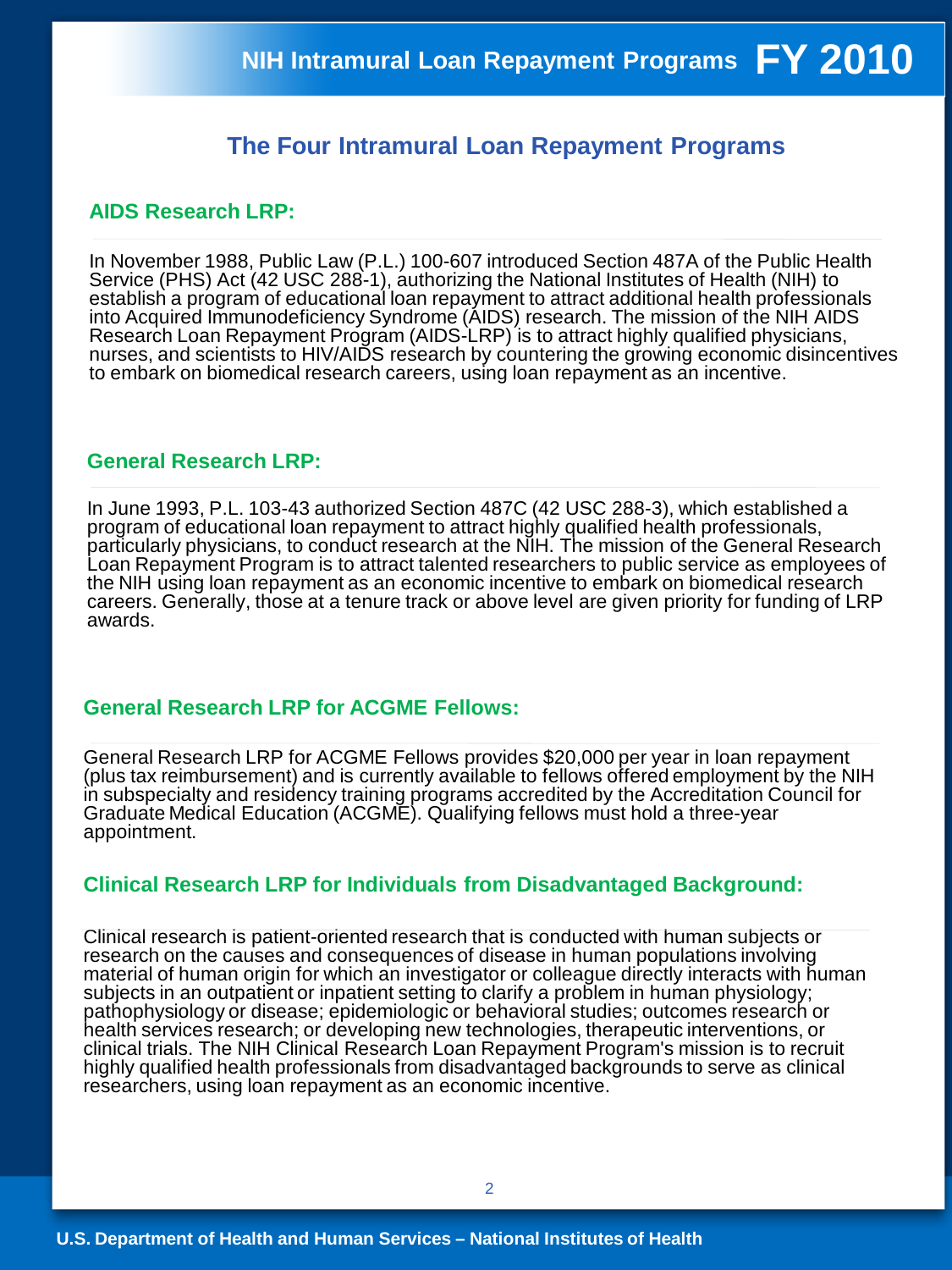#### **Applications, Awards, and Success Rates By Program**

**In FY 2010, the NIH received 96 applications. 48 percent of the applications were from new applicants. 88 percent of all applicants were awarded contracts.** 

| <b>LRP</b>                                                                        | <b>New</b>          |               |                        | Renewal             |               |                        | <b>Total</b>        |                |                        |
|-----------------------------------------------------------------------------------|---------------------|---------------|------------------------|---------------------|---------------|------------------------|---------------------|----------------|------------------------|
|                                                                                   | <b>Applications</b> | <b>Awards</b> | <b>Success</b><br>Rate | <b>Applications</b> | <b>Awards</b> | <b>Success</b><br>Rate | <b>Applications</b> | <b>Awards</b>  | <b>Success</b><br>Rate |
| General<br>Research *                                                             | 25                  | 16            | 64%                    | 40                  | 38            | 95%                    | 65                  | 54             | 83%                    |
| <b>AIDS</b><br>Research                                                           | $\overline{2}$      | 1             | 50%                    | $\,6$               | $\,6\,$       | 100%                   | 8                   | $\overline{7}$ | 88%                    |
| Clinical<br>Research for<br>Individuals<br>from<br>Disadvantaged<br>Backgrounds * | $\mathbf{1}$        | $\mathbf{1}$  | 100%                   | $\overline{4}$      | 4             | 100%                   | 5                   | 5              | 100%                   |
| <b>ACGME</b>                                                                      | 18                  | 18            | 100%                   | N/A                 | N/A           | N/A                    | 18                  | 18             | 100%                   |
| <b>Total</b>                                                                      | 46                  | 36            | 78%                    | 50                  | 48            | 96%                    | 96                  | 84             | 88%                    |

**\* Includes 3 New applicants funded by another IC: 2 General and 1 Clinical Research for Individuals from Disadvantaged Backgrounds**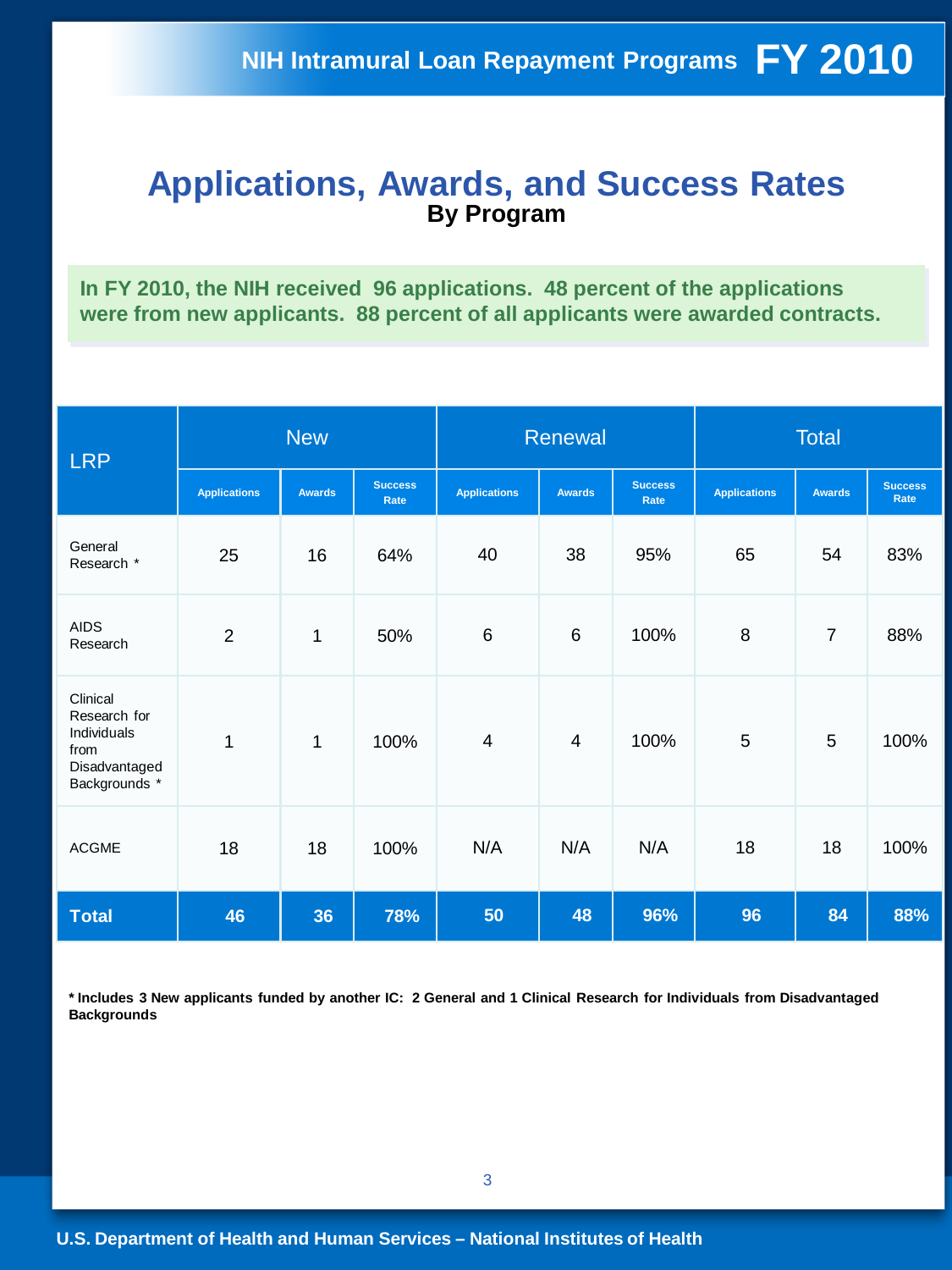### **Funding by Program**

| <b>LRP</b>                                                                       | <b>New</b>    |             |        | Renewal     | <b>Total</b>   |               |  |
|----------------------------------------------------------------------------------|---------------|-------------|--------|-------------|----------------|---------------|--|
|                                                                                  | <b>Awards</b> | Funding     | Awards | Funding     | <b>Awards</b>  | Funding       |  |
| <b>General Research</b>                                                          | 16            | \$2,202,559 | 38     | \$1,026,348 | 54             | \$3,228,907   |  |
| AIDS Research                                                                    | 1             | \$111,733   | 6      | \$173,576   | $\overline{7}$ | \$285.309     |  |
| <b>Clinical Research for</b><br>Individuals from<br>Disadvantaged<br>Backgrounds | 1             | \$112,292   | 4      | \$139,105   | 5              | \$251,397     |  |
| <b>ACGME</b><br>L                                                                | 18            | \$1,576,819 | N/A    | N/A         | 18             | \$1,576,819   |  |
| <b>Total</b>                                                                     | 36            | \$4,003,403 | 48     | \$1,339,029 | 84             | \$5,342,432 * |  |

\* Includes \$174,643 funding by other ICs



### **Percentage of Total Awards by LRP**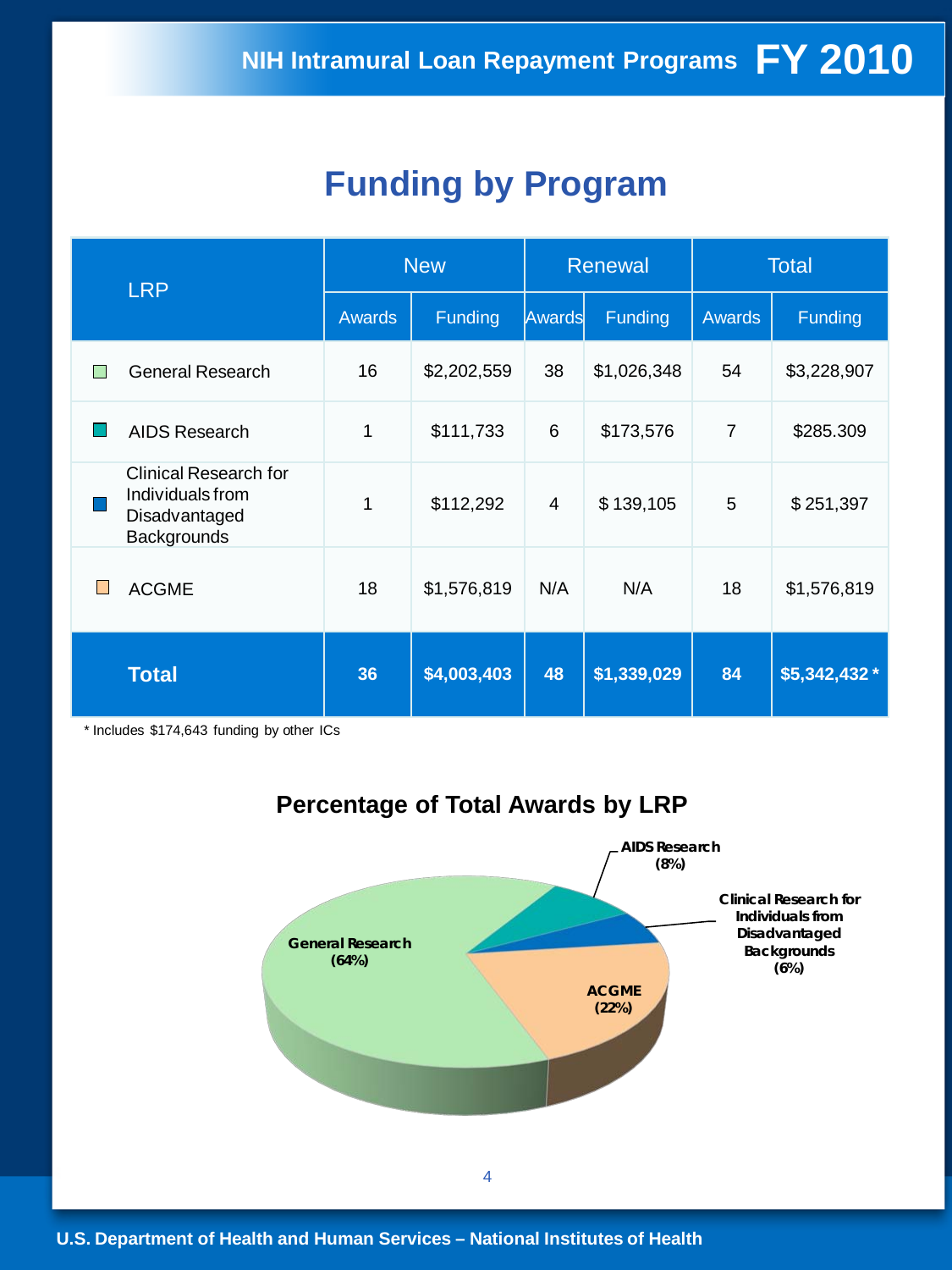### **Funding by NIH Institutes and Centers New Awards**

**The Intramural Loan Repayment Programs awarded 36 new LRP contracts from 8 different ICs in FY 2010.**

| IC               | <b>Awards</b> | <b>Funding</b> |
|------------------|---------------|----------------|
| <b>CC</b>        | 5             | \$553,440      |
| <b>NCI</b>       | 14            | \$1,687,729    |
| NIAID*           | 6             | \$584,906      |
| <b>NIAMS</b>     | 3             | \$395,399      |
| NINDS*           | 5             | \$482,799      |
| <b>NHGRI</b>     | 1             | \$118,228      |
| CIT <sup>*</sup> | 1             | \$12,464       |
| <b>NIA</b>       | 1             | \$168,438      |
| <b>Total</b>     | 36            | \$4,003,403    |

\* Funding for 1 application was provided by NINDS, NIAID and CIT directly.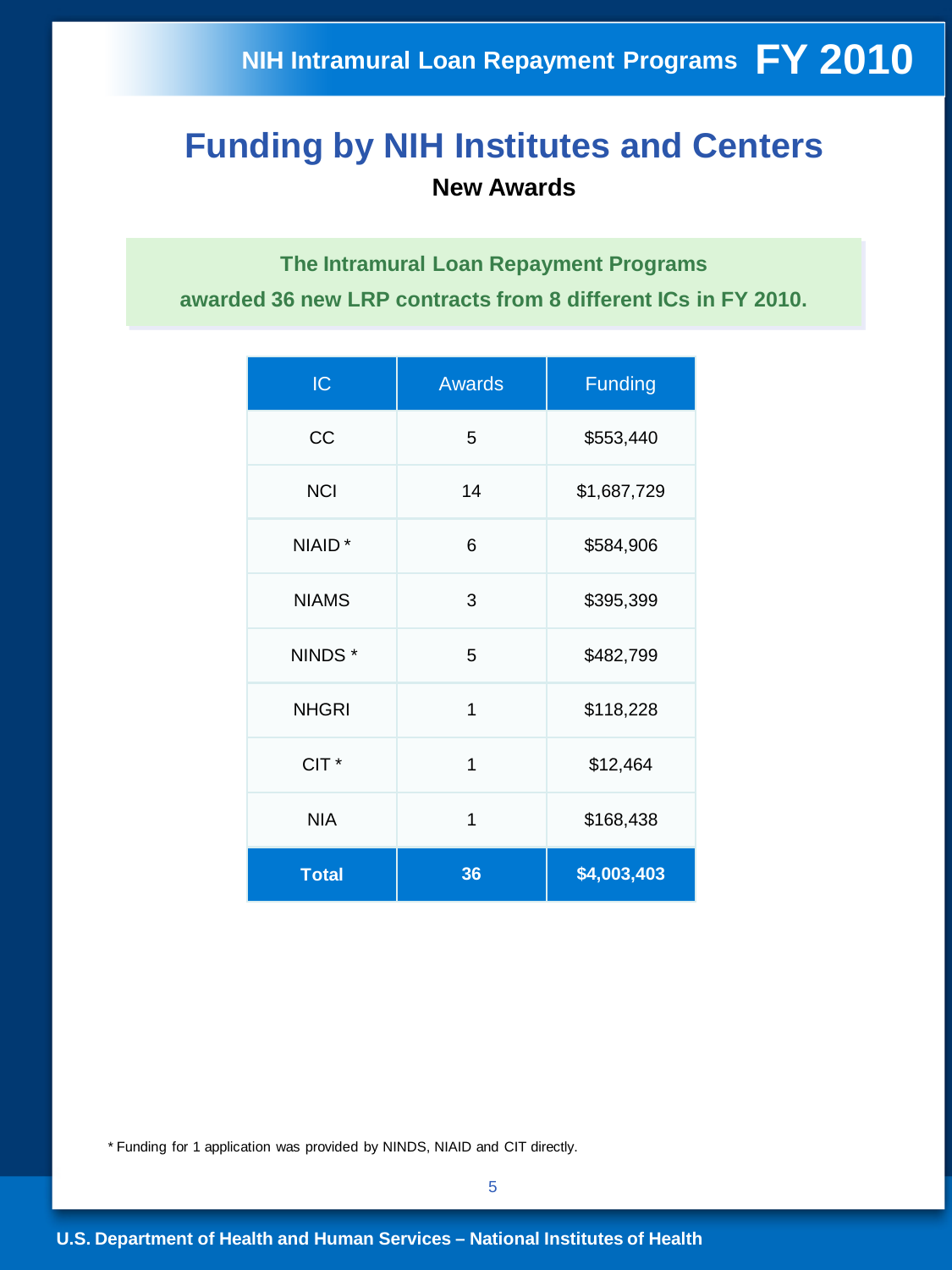### **Funding by NIH Institutes and Centers Renewal Awards**

**The Intramural Loan Repayment Programs awarded 48 renewal LRP contracts from 13 different ICs in FY 2010.**

| IC           | <b>Awards</b>  | <b>Funding</b> |  |  |
|--------------|----------------|----------------|--|--|
| CC           | 5              | \$199,378      |  |  |
| <b>NCI</b>   | 16             | \$451,134      |  |  |
| <b>NHGRI</b> | $\overline{2}$ | \$63,327       |  |  |
| <b>NHLBI</b> | 2              | \$63,289       |  |  |
| <b>NIA</b>   | 1              | \$7,371        |  |  |
| <b>NIAAA</b> | $\overline{2}$ | \$33,535       |  |  |
| <b>NIAID</b> | 9              | \$266,072      |  |  |
| <b>NICHD</b> | 1              | \$6,003        |  |  |
| <b>NLM</b>   | 1              | \$7,822        |  |  |
| <b>NIEHS</b> | 3              | \$20,634       |  |  |
| <b>NIDA</b>  | $\overline{2}$ | \$32,084       |  |  |
| <b>NIMH</b>  | 1              | \$56,146       |  |  |
| <b>NINDS</b> | 3              | \$132,234      |  |  |
| <b>Total</b> | 48             | \$1,339,029    |  |  |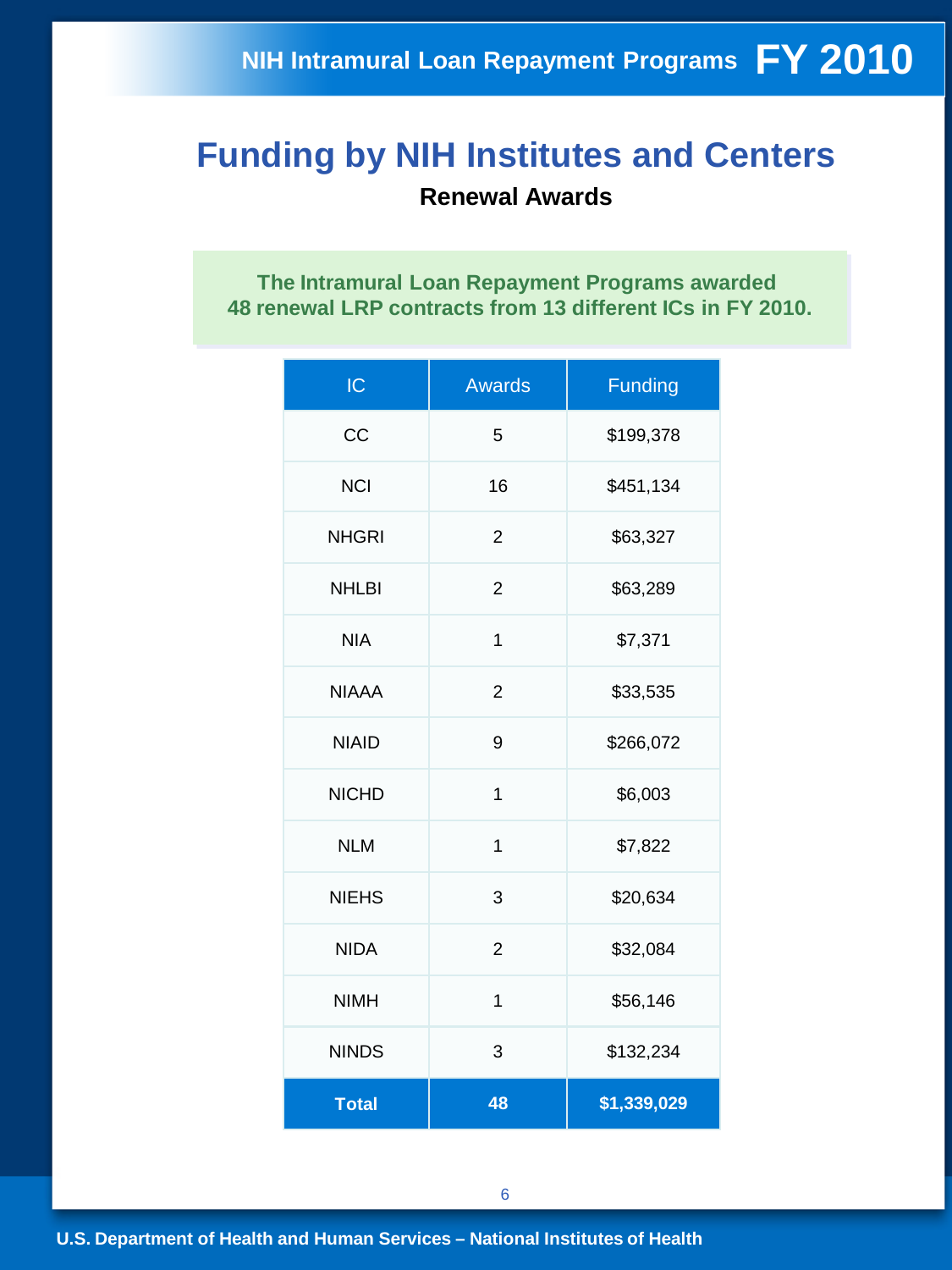### **NIH Intramural Loan Repayment Programs FY 2010**

### **Applications, Awards, and Success Rates**





#### **Distribution of Awards**



**U.S. Department of Health and Human Services – National Institutes of Health**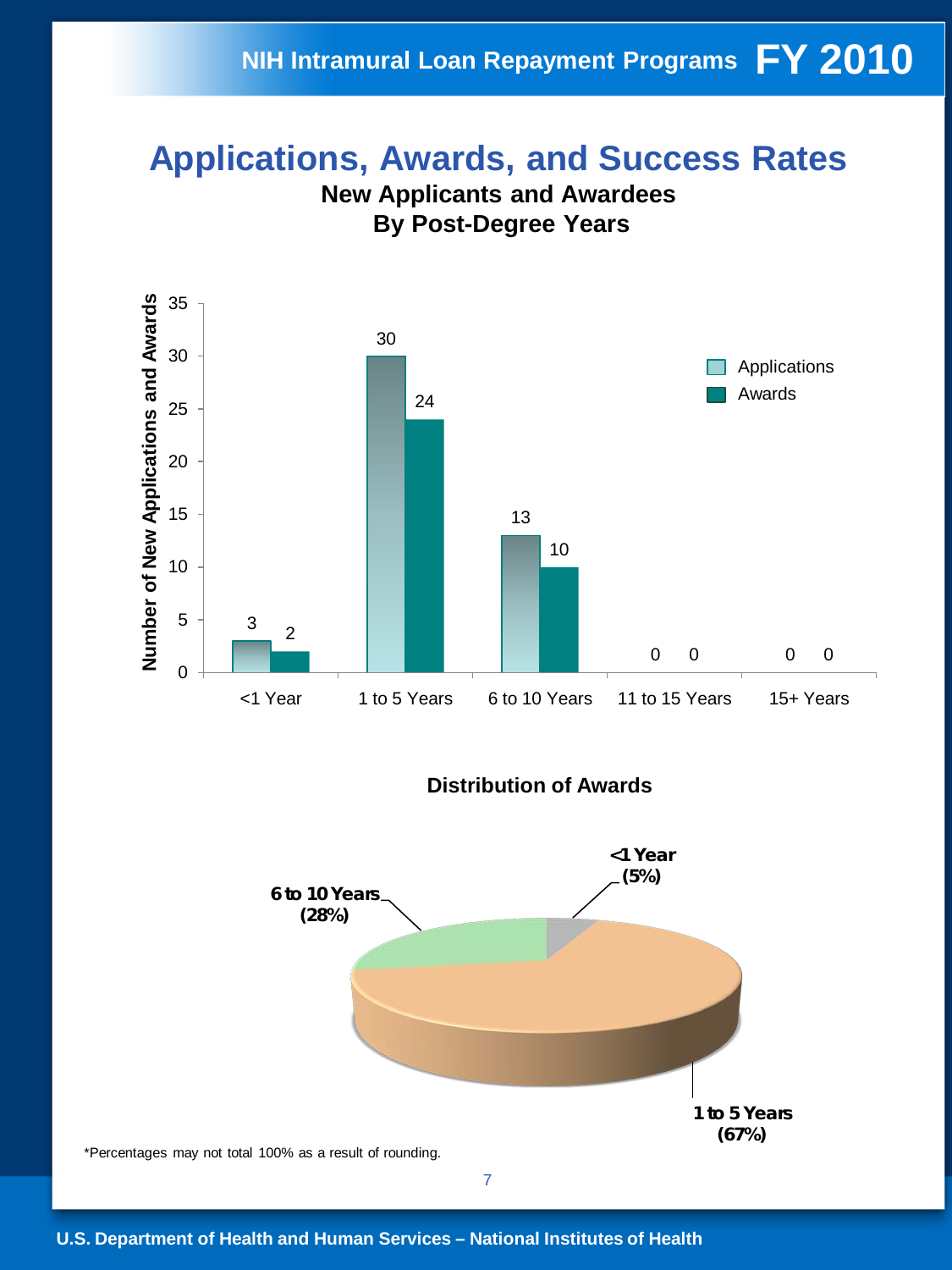#### **LRP Awards by Degree New Awards**

| <b>Physician Doctorate:</b>                                | 27 (75%) held MD or DO degrees.                                    |
|------------------------------------------------------------|--------------------------------------------------------------------|
| <b>Professional Clinical</b><br><b>Doctorate:</b>          | None held a DDS, DMD, DVM, DPT, ND, OD, PharmD, or<br>PsyD degree. |
| <b>Academic Doctorate:</b>                                 | 4 (11%) held PhD, DrPH, EdD, or ScD degrees.                       |
| <b>Physician Doctorate /</b><br><b>Academic Doctorate:</b> | 5 (14%) held dual MD/PhD degrees.                                  |
| Other:                                                     | None held an MS/MPH degree.                                        |

\*Percentages may not total 100% as a result of rounding.

| <b>LRP</b>                                                                              | Physician <sup>1</sup><br><b>Doctorate</b> | Professional<br><b>Clinical</b><br><b>Doctorate</b> | Academic<br><b>Doctorate</b> | Physician<br>Doctorate/<br>Academic<br><b>Doctorate</b> | <b>Other</b>   | Total |
|-----------------------------------------------------------------------------------------|--------------------------------------------|-----------------------------------------------------|------------------------------|---------------------------------------------------------|----------------|-------|
| <b>General Research</b>                                                                 | 11                                         | $\mathbf 0$                                         | 3                            | 2                                                       | $\Omega$       | 16    |
| <b>AIDS Research</b>                                                                    | $\mathbf 0$                                | $\mathbf 0$                                         | 1                            | $\mathbf 0$                                             | $\overline{0}$ | 1     |
| <b>Clinical Research</b><br>for Individuals from<br>Disadvantaged<br><b>Backgrounds</b> |                                            | 0                                                   | $\Omega$                     | $\Omega$                                                | $\Omega$       |       |
| <b>ACGME</b>                                                                            | 15                                         | $\mathbf 0$                                         | $\overline{0}$               | 3                                                       | $\mathbf 0$    | 18    |
| <b>Totals</b>                                                                           | 27                                         | $\bf{0}$                                            | 4                            | 5                                                       | $\bf{0}$       | 36    |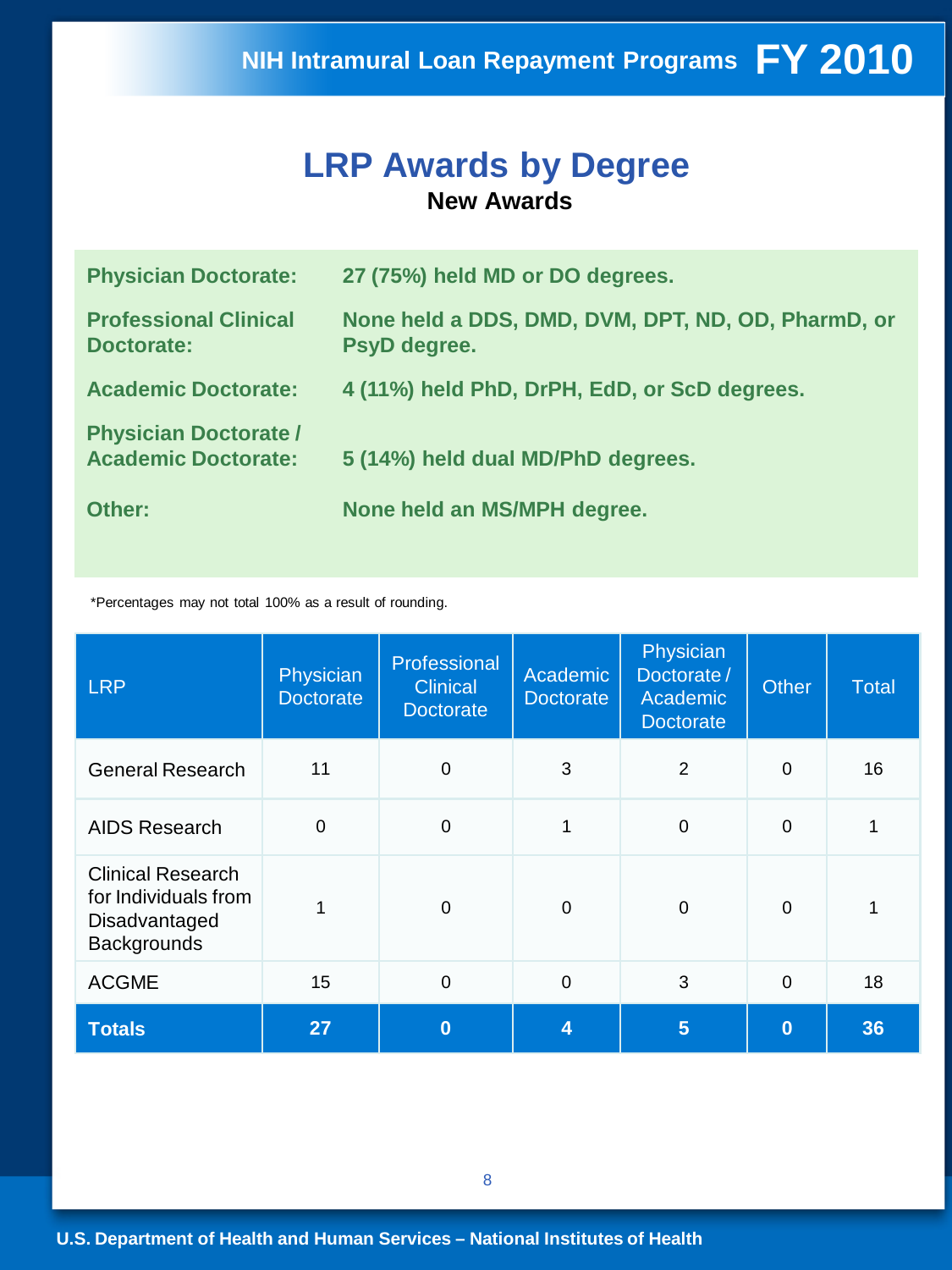#### **LRP Awards by Degree Renewal Awards**

| <b>Physician Doctorate:</b>                                | 32 (67%) held MD or DO degrees.                               |
|------------------------------------------------------------|---------------------------------------------------------------|
| <b>Professional Clinical</b><br>Doctorate:                 | None held a DDS, DPT, DVM, ND, OD, PharmD, or PsyD<br>degree. |
| <b>Academic Doctorate:</b>                                 | 11 (23%) held PhD, DrPH, EdD, or ScD degrees.                 |
| <b>Physician Doctorate /</b><br><b>Academic Doctorate:</b> | 4 (8%) held dual MD/PhD degrees.                              |
| Other:                                                     | 1 (2%) held B.S.N., M.S.N., or M.H.S degrees.                 |

| <b>LRP</b>                                                                   | Physician<br><b>Doctorate</b> | Professional<br><b>Clinical</b><br><b>Doctorate</b> | Physician<br>Academic<br>Doctorate /<br><b>Doctorate</b><br>Academic<br><b>Doctorate</b> |             | <b>Other</b> | Total          |
|------------------------------------------------------------------------------|-------------------------------|-----------------------------------------------------|------------------------------------------------------------------------------------------|-------------|--------------|----------------|
| General<br>Research                                                          | 25                            | $\mathbf 0$                                         | 9                                                                                        | 4           | $\mathbf 0$  | 38             |
| <b>AIDS Research</b>                                                         | 3                             | $\mathbf 0$                                         | $\overline{2}$                                                                           | $\Omega$    | 1            | $6\phantom{1}$ |
| Clinical<br>Research for<br>Individuals from<br>Disadvantaged<br>Backgrounds | 4                             | $\mathbf 0$                                         | 0                                                                                        | $\Omega$    | $\mathbf 0$  | 4              |
| <b>ACGME</b>                                                                 | $\mathbf 0$                   | $\mathbf 0$                                         | $\boldsymbol{0}$                                                                         | $\mathbf 0$ | $\mathbf 0$  | 0              |
| <b>Totals</b>                                                                | 32                            | $\bf{0}$                                            | 11                                                                                       | 4           | 1            | 48             |

9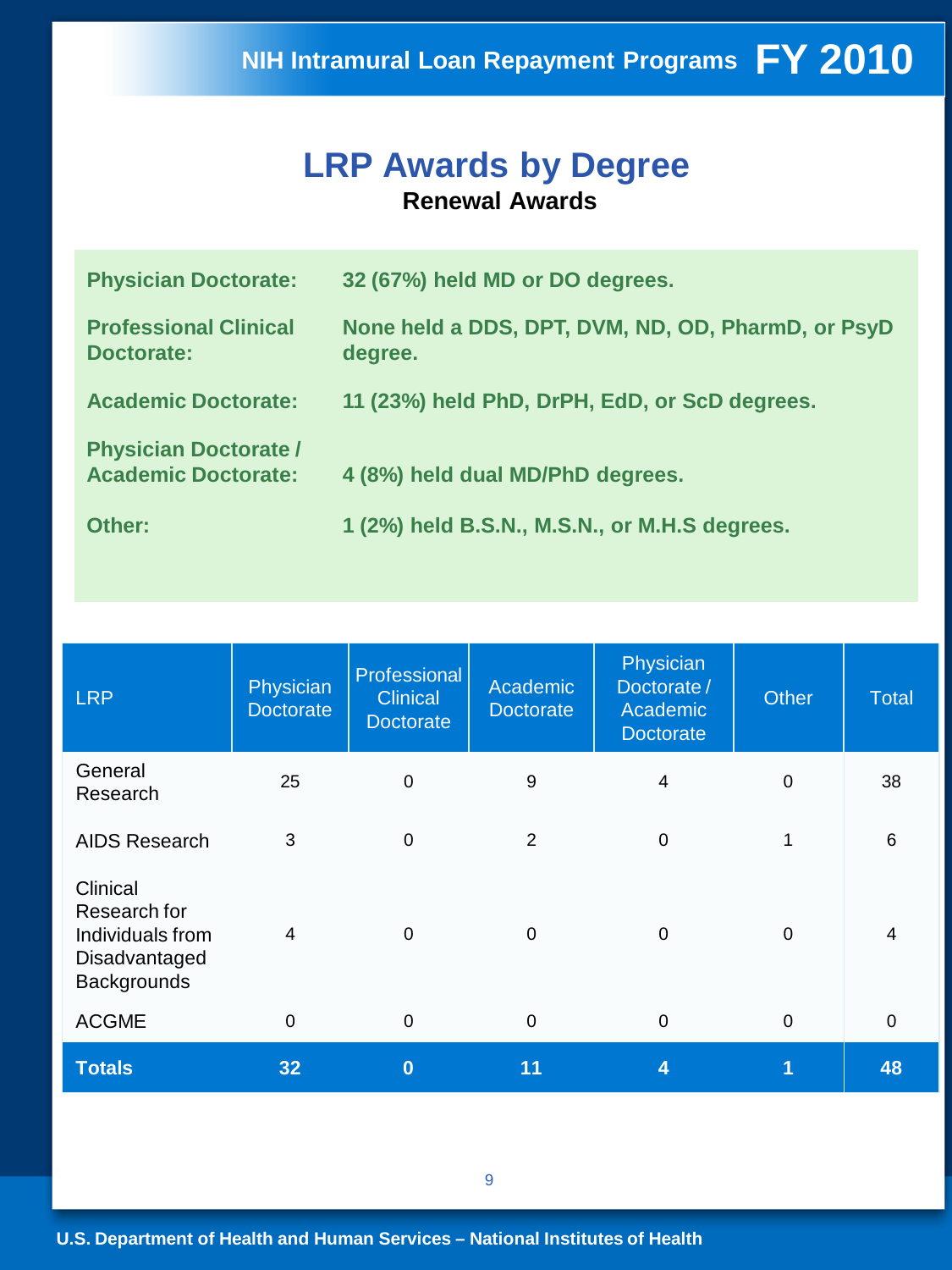#### **Educational Debt Levels of LRP Awardees New Awards**

**89 percent of new FY 2010 awardees had educational debt levels in excess of \$50,000.**

| <b>Debt Range</b>                    | <b>Number of Awardees</b> |
|--------------------------------------|---------------------------|
| Less than \$10,000                   | 0                         |
| $\Box$ \$10,000 - \$50,000           | 4                         |
| $\blacksquare$ \$50,000 - \$100,000  | 5                         |
| $\Box$ \$100,000 - \$150,000         | 10                        |
| $\blacksquare$ \$150,000 - \$200,000 | 5                         |
| $\Box$ \$200,000 and over            | 12                        |
| Total                                | 36                        |

#### **\$10,000 - \$50,000 (11%) \$50,000 - \$100,000 (14%) \$100,000 - \$150,000 (28%) \$150,000 - \$200,000 (14%) \$200,000 and over (33%)**

#### **Distribution of Awards by Debt Level**

10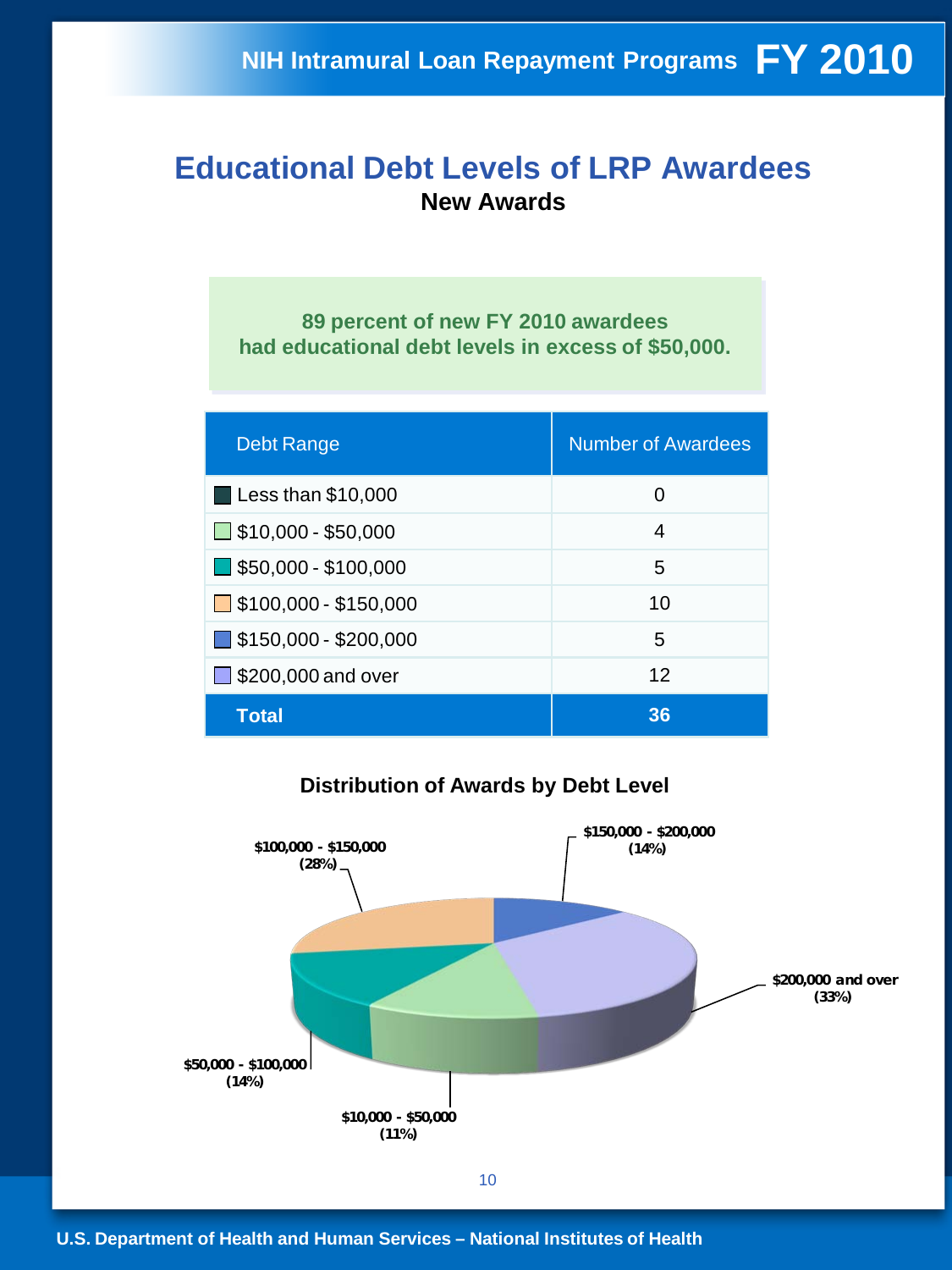#### **Educational Debt Levels of LRP Awardees Renewal Awards**

**42 percent of renewal FY 2010 awardees had educational debt levels in excess of \$50,000.**

| <b>Debt Range</b>                    | <b>Number of Awardees</b> |
|--------------------------------------|---------------------------|
| <b>Less than \$10,000</b>            | 2                         |
| $\Box$ \$10,000 - \$50,000           | 26                        |
| $\blacksquare$ \$50,000 - \$100,000  | 9                         |
| $\Box$ \$100,000 - \$150,000         | 10                        |
| $\blacksquare$ \$150,000 - \$200,000 | 0                         |
| $\Box$ \$200,000 and over            | 1                         |
| <b>Total</b>                         | 48                        |

#### **Distribution of Awards by Debt Level**

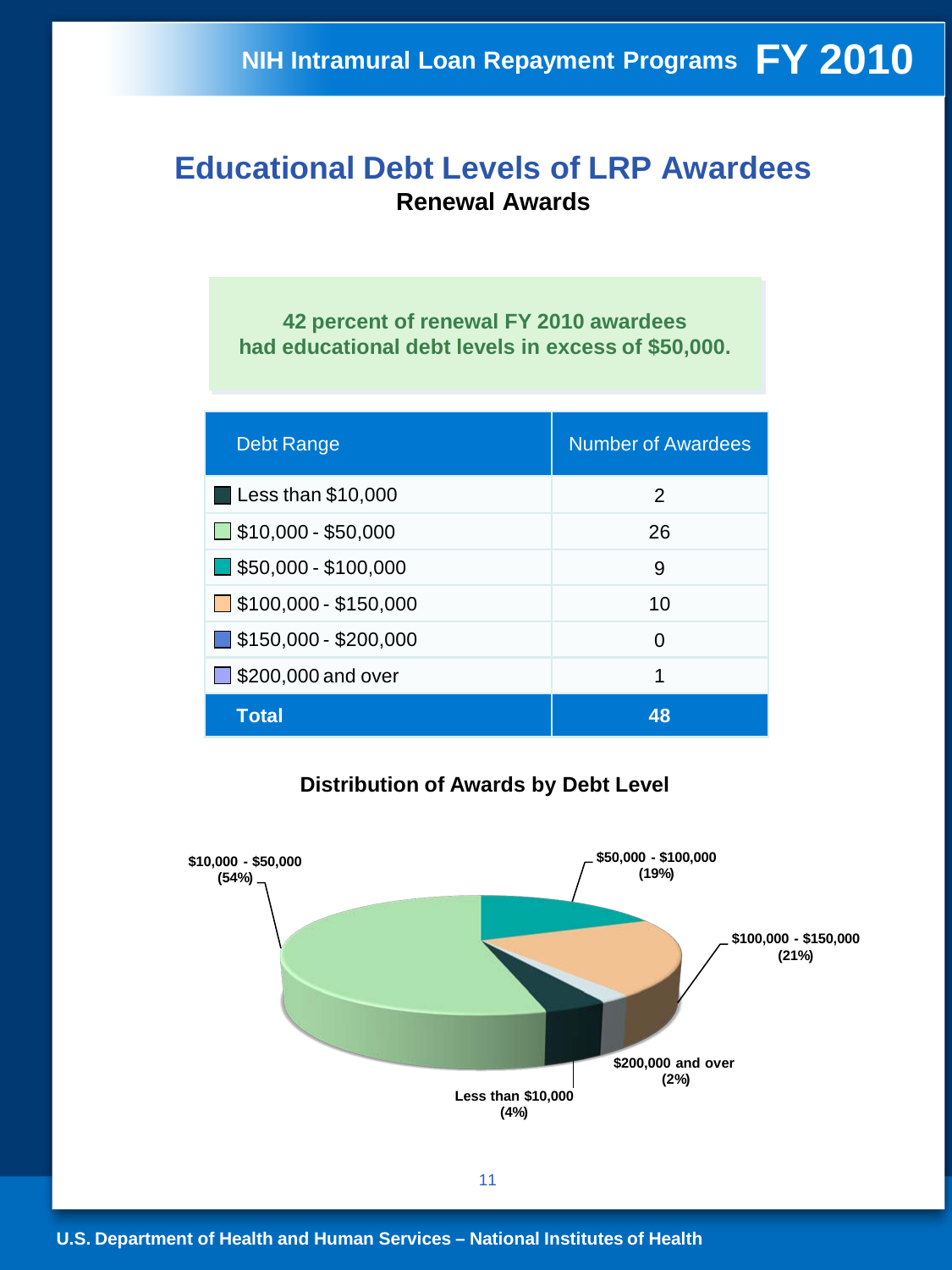#### **Applications, Awards, and Success Rates \*By Gender New and Renewal Awards**

| <b>LRP</b>                                                                       | <b>Male Applicants</b> |                |                               |                     | <b>Female Applicants</b> | Gender<br><b>Distribution</b> |                                                 |                                          |
|----------------------------------------------------------------------------------|------------------------|----------------|-------------------------------|---------------------|--------------------------|-------------------------------|-------------------------------------------------|------------------------------------------|
|                                                                                  | <b>Applications</b>    | <b>Awards</b>  | <b>Success</b><br><b>Rate</b> | <b>Applications</b> | <b>Awards</b>            | <b>Success</b><br><b>Rate</b> | $\frac{9}{6}$<br><b>Male</b><br><b>Awardees</b> | $\%$<br><b>Female</b><br><b>Awardees</b> |
| <b>General Research</b>                                                          | 31                     | 27             | 87%                           | 31                  | 24                       | 77%                           | 53%                                             | 47%                                      |
| AIDS Research                                                                    | $\overline{2}$         | 2              | 100%                          | $6\phantom{1}$      | 5                        | 83%                           | 29%                                             | 71%                                      |
| <b>Clinical Research</b><br>for Individuals from<br>Disadvantaged<br>Backgrounds | $\overline{2}$         | $\overline{2}$ | 100%                          | 3                   | 3                        | 100%                          | 40%                                             | 60%                                      |
| <b>ACGME</b>                                                                     | 10                     | 10             | 100%                          | 8                   | 8                        | 100%                          | 56%                                             | 44%                                      |
| Total*                                                                           | 45                     | 41             | 91%                           | 48                  | 40                       | 83%                           | 51%                                             | 49%                                      |

\*Three applicants/awardees did not specify their gender.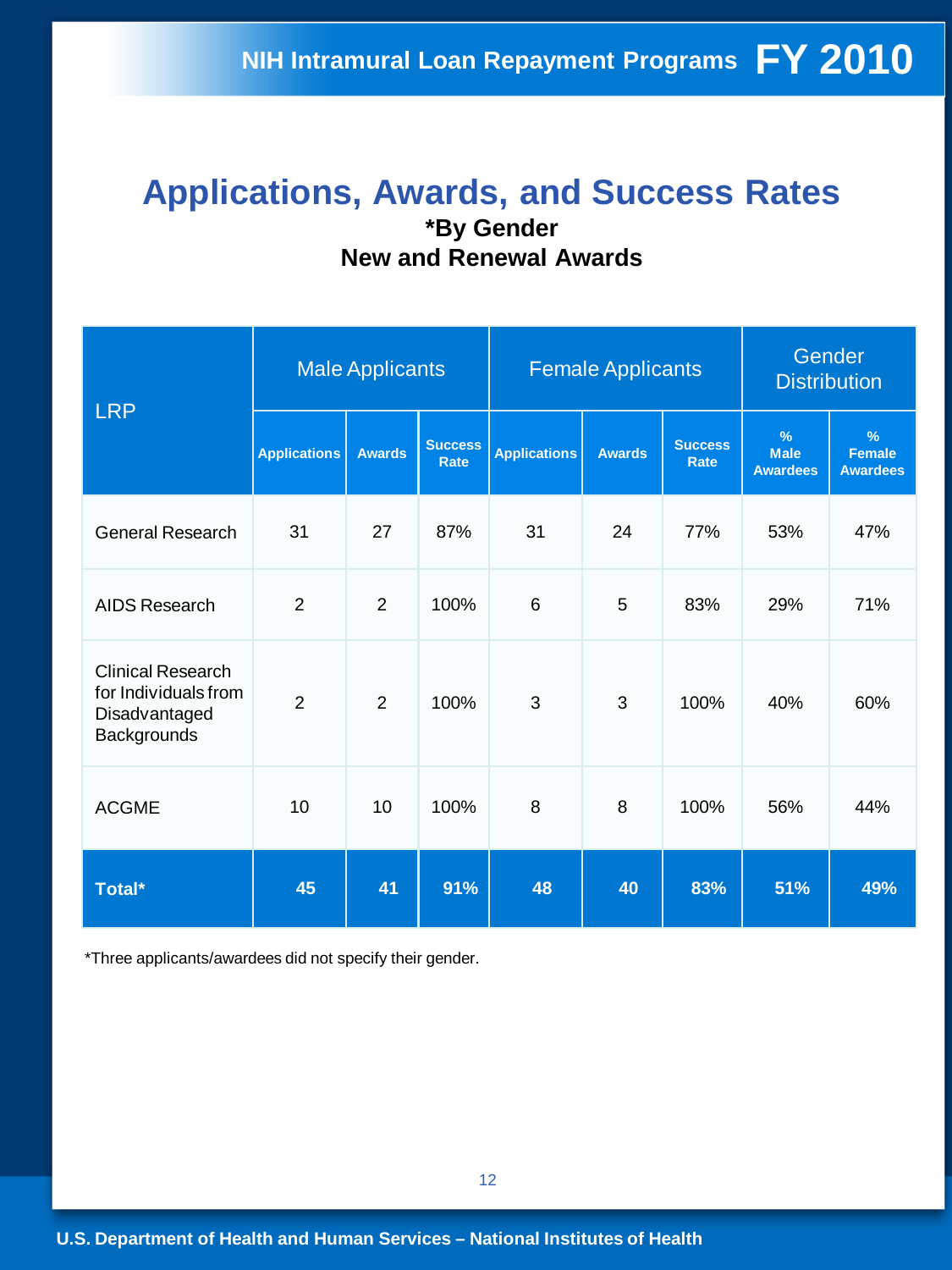#### **Awardee Demographics By Ethnicity**

| l RP                        | Awards | Hispanic or Latino | Not Hispanic or<br>Latino |  |
|-----------------------------|--------|--------------------|---------------------------|--|
| All Intramural LRPs         | 84     | 5                  | 79                        |  |
| <b>Percentage of Awards</b> | 100%   | 6%                 | 94%                       |  |

### **Awardee Demographics By Race**

| <b>LRP</b>                     | American<br>Indian or<br>Alaska<br><b>Native</b> | <b>Black or</b><br>African-<br>American | Asian | <b>Native</b><br><b>Hawaiian</b><br>or Other<br><b>Pacific</b><br><b>Islander</b> | <b>White</b> | Other / No<br>Response/<br>More than<br>One Race | Award<br><b>Totals</b> |
|--------------------------------|--------------------------------------------------|-----------------------------------------|-------|-----------------------------------------------------------------------------------|--------------|--------------------------------------------------|------------------------|
| All Intramural<br><b>LRPs</b>  | 0                                                | 5                                       | 14    | 0                                                                                 | 52           | 8                                                | 79                     |
| Percentage of<br><b>Awards</b> | 0%                                               | 6%                                      | 18%   | $0\%$                                                                             | 66%          | 10%                                              | 100%                   |